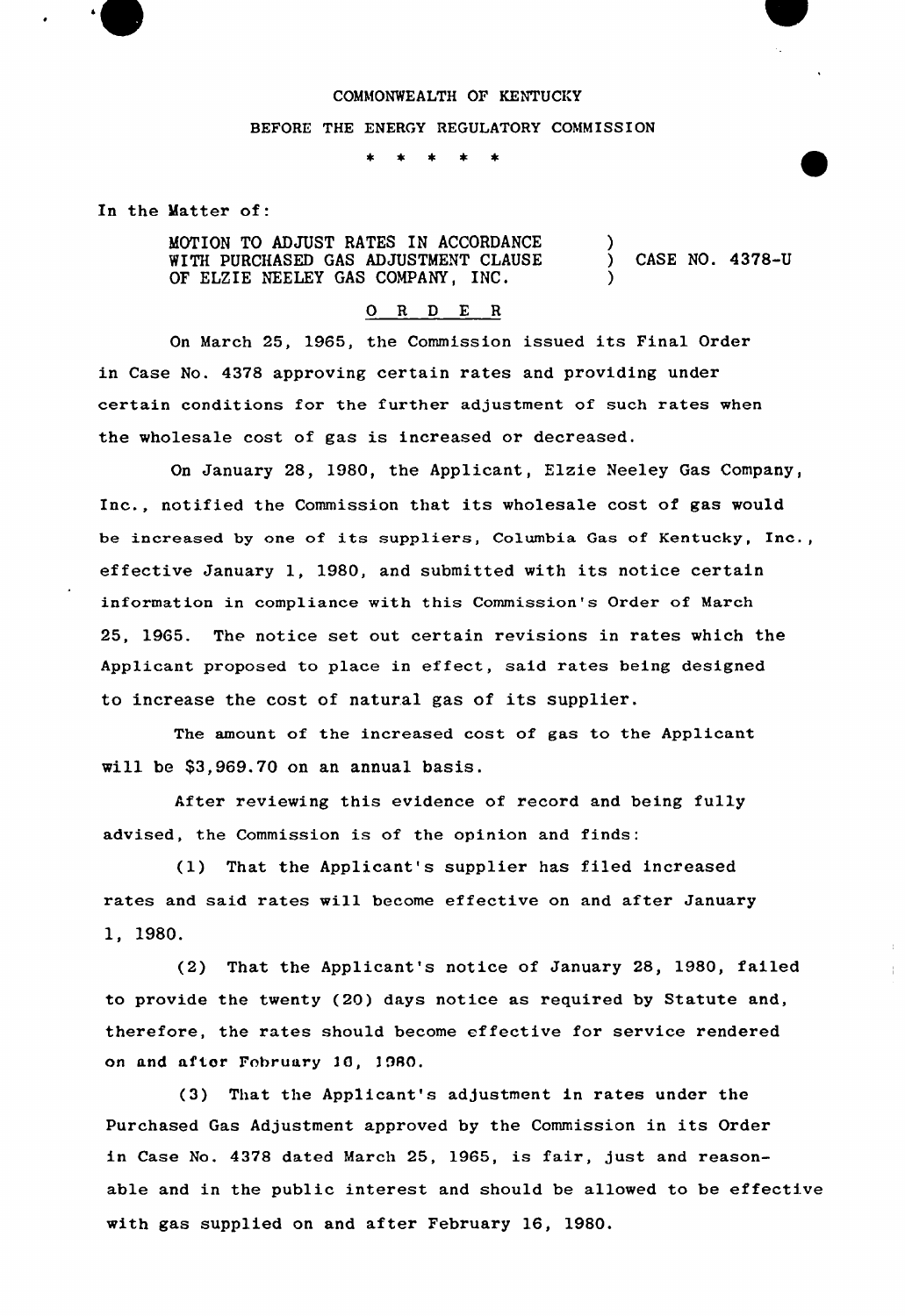

IT IS THEREFORE ORDERED that the rates including the proposed purchased Gas Adjustment be and the same are hereby approved to be effective with gas supplied on and after February 16, 1980, as set out in Appendix "A" attached hereto and made a part hereof.

IT IS FURTHER ORDERED that for the purpose of the future application of the Purchased Gas Adjustment Clause of the Applicant, the Base Rate for purchased gas shall be:

### **Commodity**

Columbia Gas of Kentucky, Inc. \$3.073 per Mcf

IT IS FURTHER ORDERED that the information furnished this Commission by the Applicant on January 28, 1980, constitutes full compliance with the Commission's Order and any other information ordinarily required to be filed under the Commission's Regulations is hereby waived.

IT IS FURTHER ORDERED that within thirty (30) days after the date of this Order, the Applicant shall file with this Commission its revised tariff sheets setting out the rates approved herein.

> Done at Frankfort, kentucky, this 15th day of February, 1980. Khiri ENERGY REGULATORY COMMISSION

> > For pt<br>Computesio

ATTEST.

**Secretary**